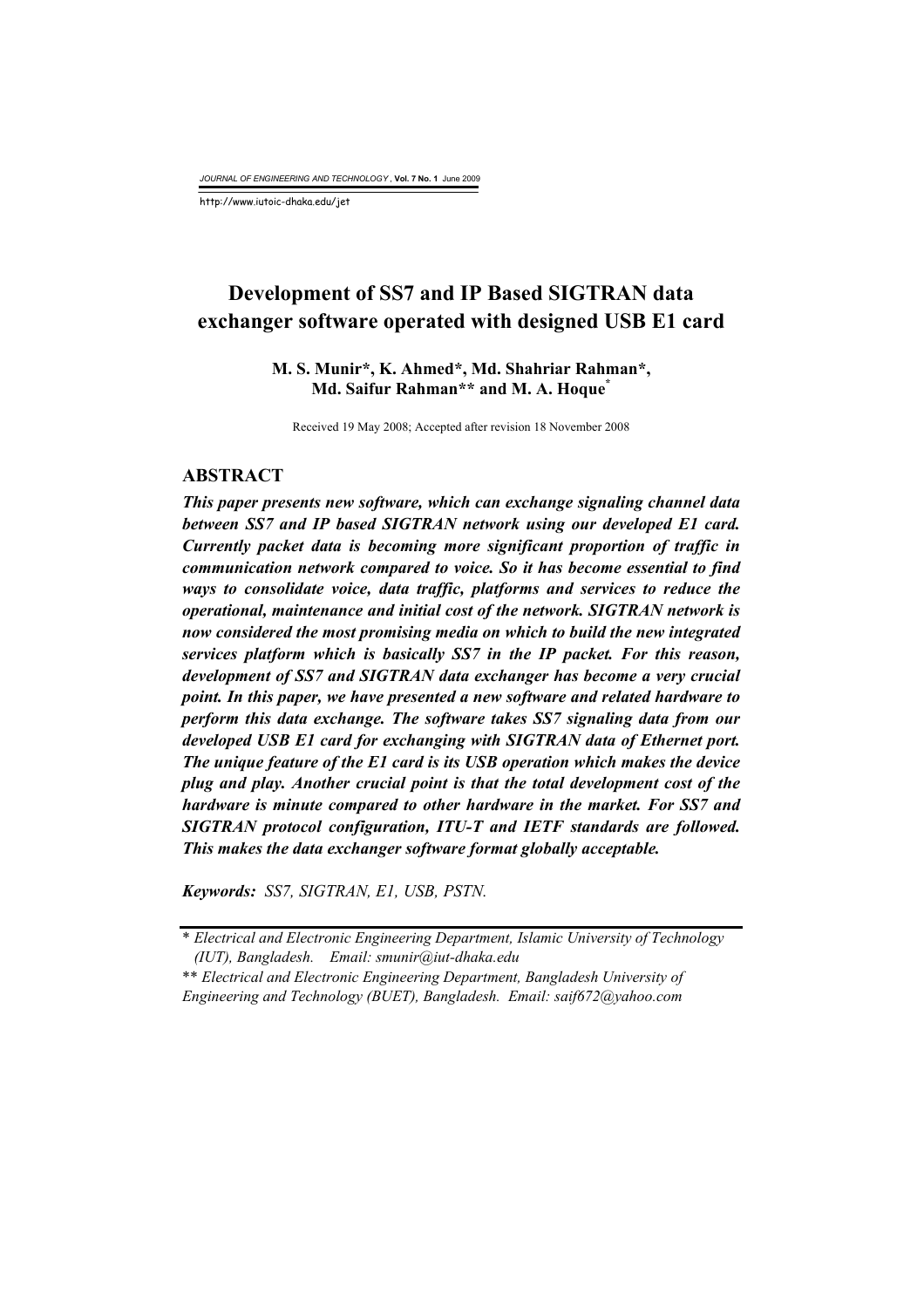## **1 INTRODUCTION**

 Previously in [1] and [2], the Operation Support System and Management of SS7 (Signaling System no. 7) which is also known as CCS No. 7 was proposed. The reliability of such network is presented in Ref. [3] whereas network integrity experiences are presented in Ref. [4]. While integrating such networks some practical complexities arise. Such types of complexities are well described by Causevic S [5]. Taking such problems in account, well defined model of SS7 network is presented again by Pogacnik and Sandri [6] and Jingsha He and Yishang Shen [7]. Later on, based on those models, supervision of trunk traffic, commutation and transmission system were presented by Lagorce [8]. In such network, protocol interchanger plays a vital role while connecting this network with IP network. In our paper, we have presented a protocol interchanger software and related hardware to perform this protocol interchanging task.

 Protocol can be defined as the rules governing the syntax and synchronization of communication. We have worked with two protocols: SS7 and SIGTRAN.

 Signaling System no. 7 (SS7) is a set of telephony signaling protocols [9], which are used to set up the vast majority of the world's public switched telephone network telephone calls. SS7 provides a universal structure for telephony network signaling, messaging, interfacing and network maintenance [10]. SIGTRAN is the name given to an IETF working group that produced specifications [11] for a family of protocols that provide reliable datagram service and user layer adaptations for SS7 and ISDN communications protocols. Our developed software along with our designed hardware is capable of taking signaling channel data from PSTN network and analyzes that according to SS7 and SIGTRAN protocol structure defined by ITU-T [9][10][12]. Performance evaluation of SIGTRAN-based signaling links deployed in Mobile Networks



**Figure 1:** Block diagram of the developed software and hardware.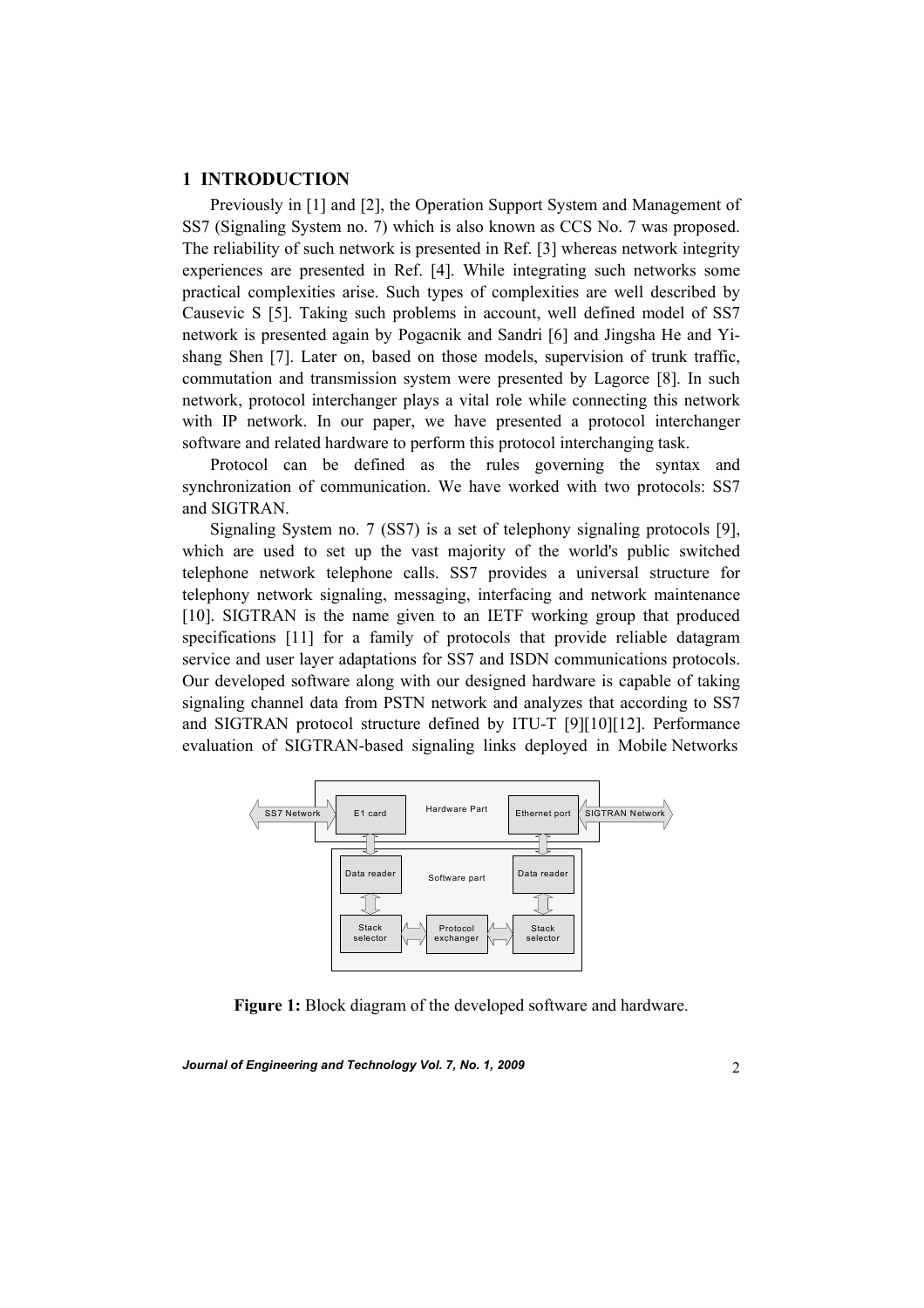[13] is very important. This can be done with our software. Also the incorrect data can be detected by the proposed software.

 Our developed software takes SS7 protocol data from SS7 network through designed USB E1 card and SIGTRAN data from SIGTRAN network through Ethernet port using "Data reader" window of the software. Then the data is processed according to the protocol stack selected by the "Stack manager" window of our software. Then the data of a selected protocol is exchanged with the other protocol using the "Protocol exchanger" window of our software. The block diagram of the working principle of our developed hardware and software is shown in Fig.1.

# **2 SOFTWARE ARCHITECTURE**

#### **2.1 Protocol Stack**

 The first part of the development of our software was to develop the protocol stack of SS7 and SIGTRAN protocol.

#### **2.1.1 SS7 Stack**

The SS7 protocol stack, shown in Fig.2, borrows partially from the OSI Model of a packetized digital protocol stack. OSI layers 1 to 3 are provided by the Message Transfer Part (MTP) of the SS7 protocol. For circuit related signaling such as the Telephone User Part (TUP) or the ISDN User Part (ISUP), the User Part provides layers 4 to 7. Where as for non-circuit related signaling, the Signaling Connection and Control Part (SCCP) provide layer 4 capabilities to the SCCP user [14].

Network Service Part (NSP) and it provides end-to-end addressing and routing. TUP is a link-by-link signaling system used to connect calls. ISUP provides a circuit-based protocol to establish, maintain and end the connections for calls.



**Figure 2:** SS7 Protocol Stack.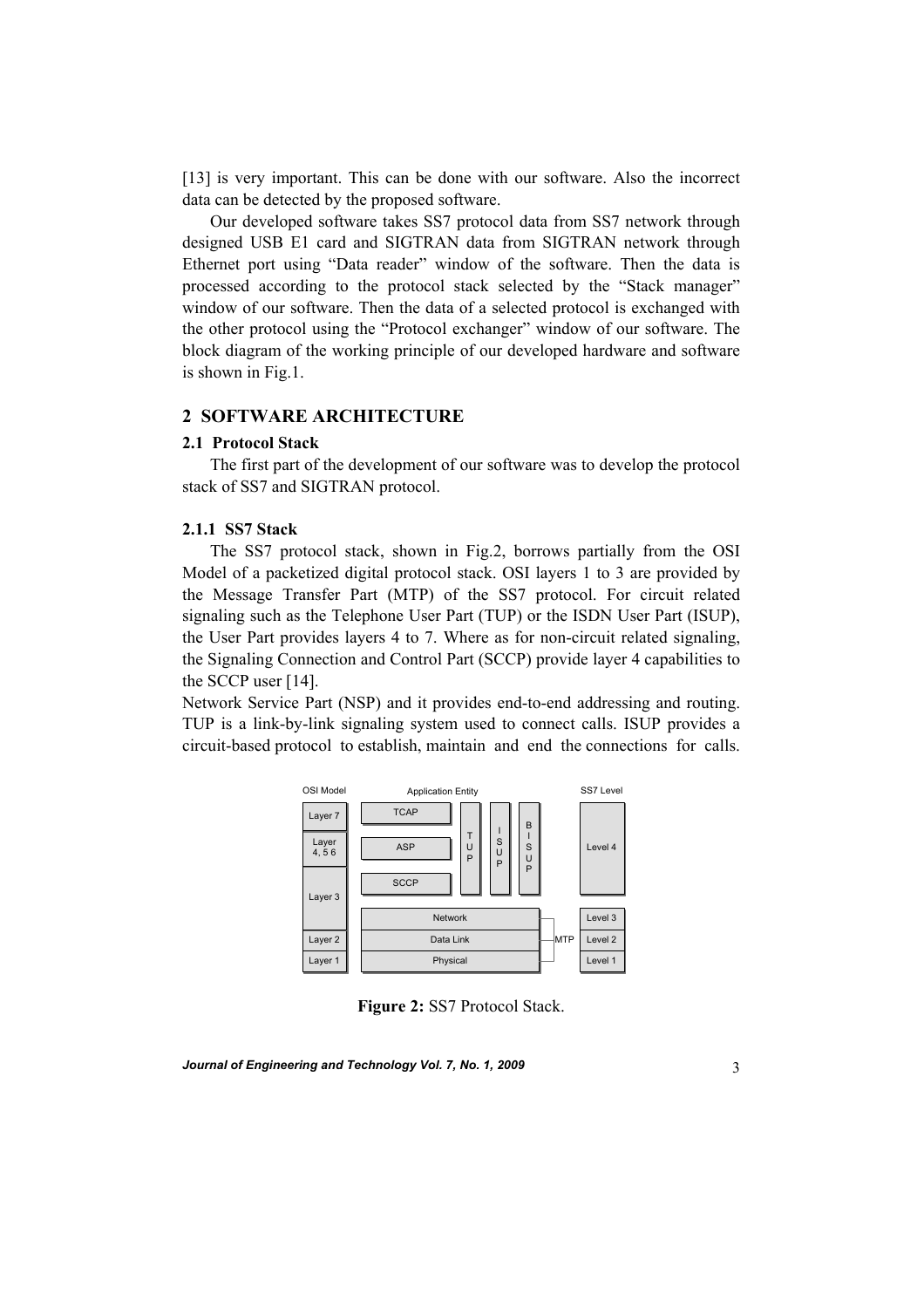TCAP is used to create database queries and invoke advanced network functionality mobile services (MAP) [15] etc.

 Each SS7 data is transmitted in MTP (Message Transfer Part). Each MTP contains different SS7 layers, which are well defined by ITU-T. The flag bits (F) indicated start or end of MTP in SS7 protocol [16]. In Fig.3, the Forward Indicating Bit (FIB) and Forward Sequence Number (FSN) are used for synchronizing each MTP message with the next MTP message. While Backward Indicating Bit (BIB) and Backward Sequence Number (BSN) are used for synchronizing each MTP message with the previous MTP message. Length Indicator (LI) is used for calculating the length of each MTP message. SIF contains each type of SS7 layer messages e.g. ISUP, TUP, TCAP and SCCP. There is a 'Message Type', the MTP structure for SS7 data [17] used in our software is shown in Fig.3. Using these structures we have developed the SS7 protocol stack of our software.



**Figure 3:** MTP structure of SS7 data.

### **2.1.2 SIGTRAN Stack**

 The SIGTRAN protocols, shown in Fig.4, specify the means by which SS7 messages can be reliably transported over IP networks [18]. The architecture identifies two components:

(i) A common transport protocol for the SS7 protocol layer being carried and

(ii) An adaptation module to emulate lower layers of the protocol.

 For example, if the native protocol is MTP (Message Transport Layer) Level 3, the SIGTRAN protocols provide the equivalent functionality of MTP Level 2. If the native protocol is ISUP or SCCP, the SIGTRAN protocols provide the same functionality as MTP Levels 2 and 3. If the native protocol is TCAP, the SIGTRAN protocols provide the functionality of SCCP (connectionless classes) and MTP Levels 2 and 3.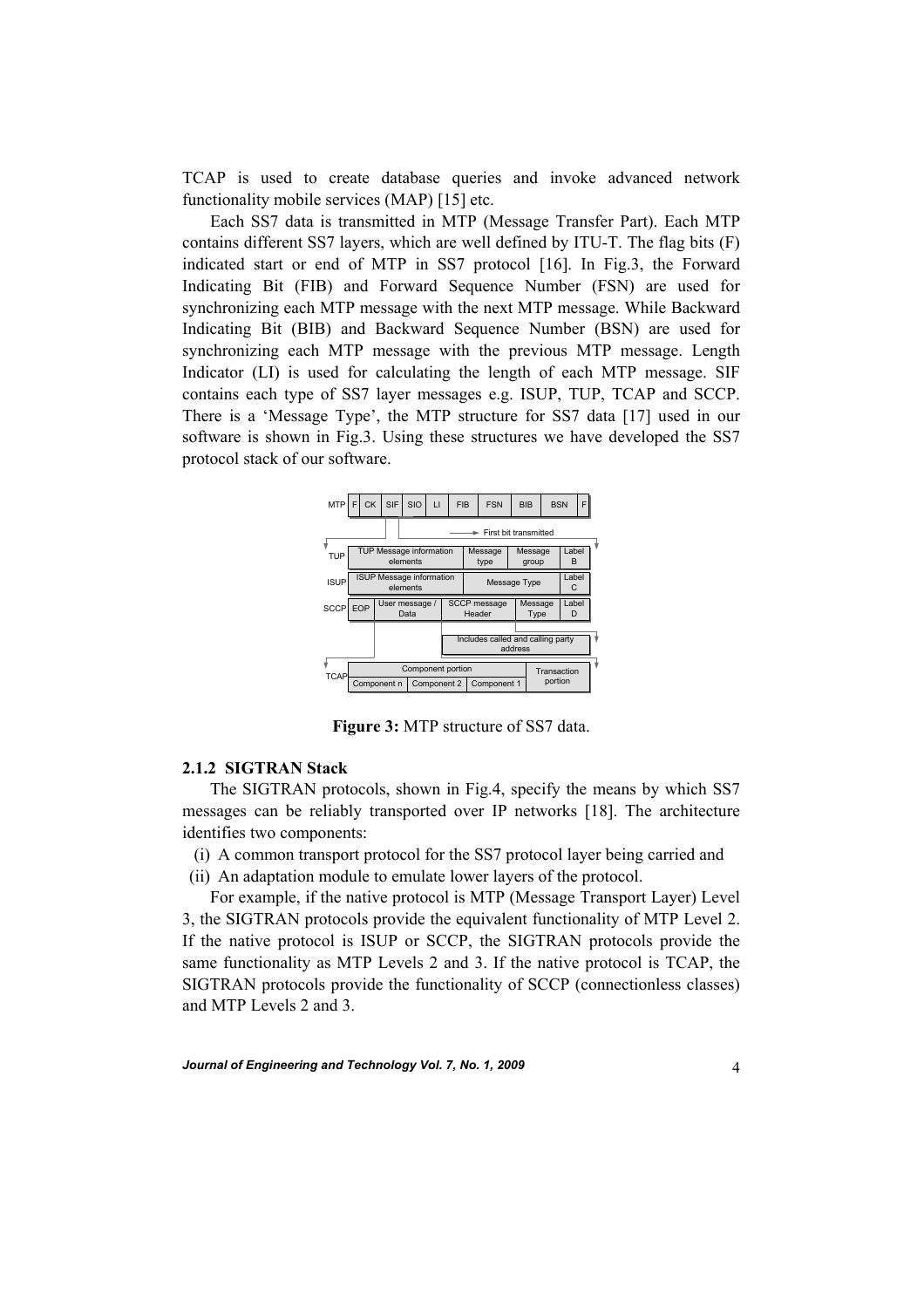

**Figure 4:** SIGTRAN Protocol Stack.

# **2.2 SS7 and SIGTRAN Data Interchanger**

 While performing the protocol interchanging operation, a specific part of a protocol is converted to the equivalent portion of the other protocol. For example, the MTP3 of SS7 protocol is converted to M3UA of the SIGTRAN protocol [19]. The MTP1 layer of SS7 protocol is converted to IP of SIGTRAN protocol and MTP2 layer is converted to SCTP of SIGTRAN protocol. TCAP, SCCP and ISUP layer of SS7 remains same in SIGTRAN but a SIP layer is added in case of SIGTRAN protocol. So the task of the data exchange between SS7 and SIGTRAN protocol is performed according to the structure as shown in Fig.5.

 Our software exchanges SS7 protocol data via our designed USB E1 card and SIGTRAN protocol data from Ethernet port. This exchange of data between two different protocols takes place by analyzing the data [20] and maintaining the structure mentioned in Fig.5. The flow chart of the developed software is shown in Fig.6.



**Figure 5:** SS7 and SIGTRAN protocol interconnection structure.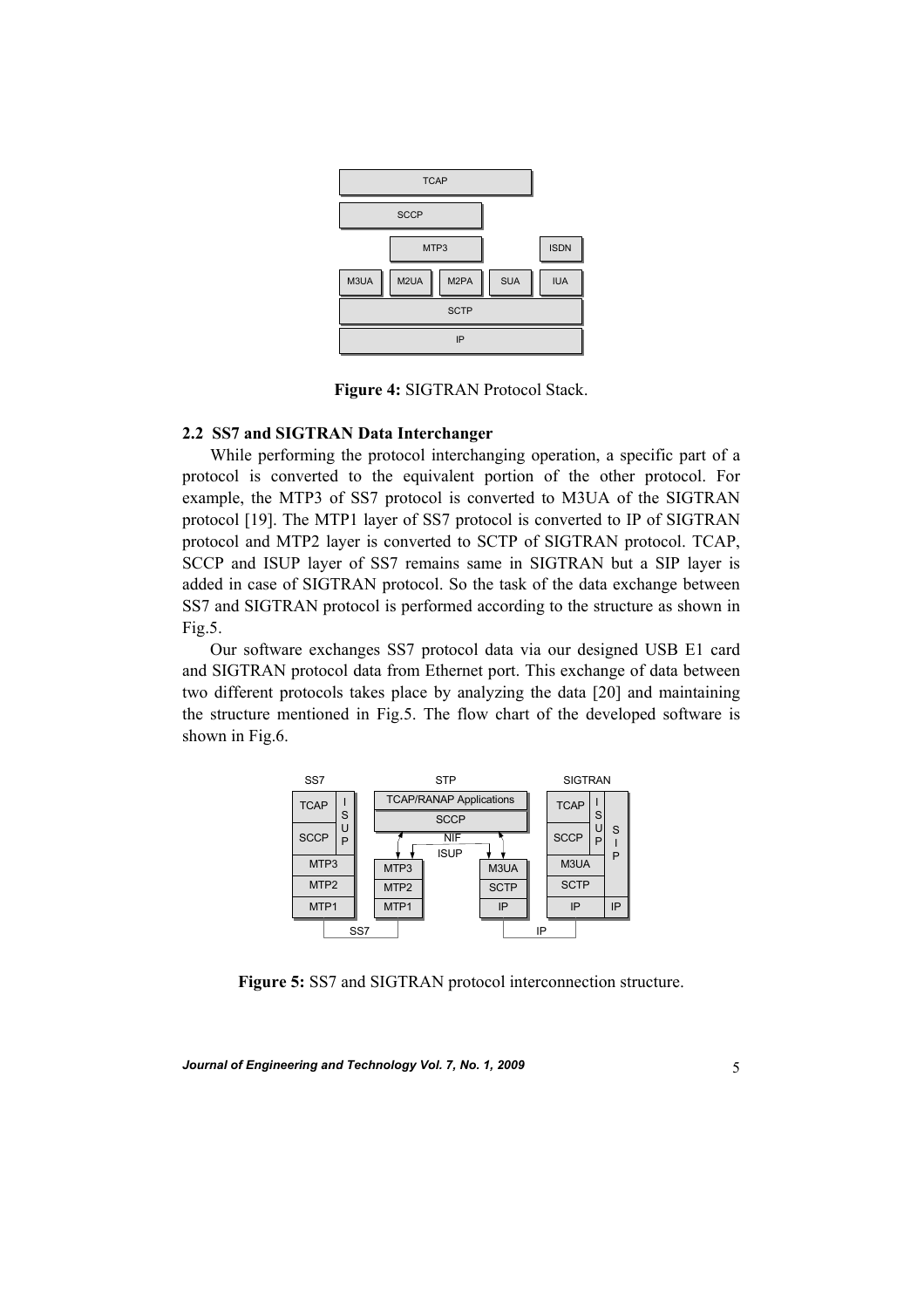

**Figure 6:** Flow chart of the developed software.

 The offline operation of the software involves reading data from USB or parallel port. The data is saved for exchanging to the other protocol data. The online exchanging operation involves selection of SS7 or SIGTRAN protocol data. According to the detected protocol, E1 or LAN card is selected for acquisition of data and related functions are called for converting the data into the other protocol data.

| <b>a. ProtoCom<sup>®</sup> Online Data Reader</b>                                                                                                                                                                                             | $\overline{\mathbf{x}}$ |
|-----------------------------------------------------------------------------------------------------------------------------------------------------------------------------------------------------------------------------------------------|-------------------------|
| File Tool Analysis Type Operation Help                                                                                                                                                                                                        |                         |
| 面溫<br><b>MA</b> 44<br>J + D ⊡ L1 L2 L3 L4 E                                                                                                                                                                                                   |                         |
| Online Data Reader From ProtoComfc) Protocol Analyzer                                                                                                                                                                                         |                         |
| Data will be read to the TextBox bellow from USB in decimal number, Port Address ; H3/8.                                                                                                                                                      |                         |
| 255-028-014-241-011-234-189-100-127-012-059-011-059-154-123-148-011-087-048-059-06-021-156-189<br>$-197-248-255-254-019-091-145-123-233-023-014-054-031-054-234-056-010-085-231-164-026-191-028-0$<br>137 854 896 255 128 842 858 864 889 836 |                         |
| Read data will be converted to the TextBox bellow into binary number.                                                                                                                                                                         |                         |
| 10101-10110101-1011010-1010101                                                                                                                                                                                                                |                         |

**Figure 7:** Data reader window of our developed software.

 There are three part of the software which performs the data exchange operation. They are as follows:

(i) Data reader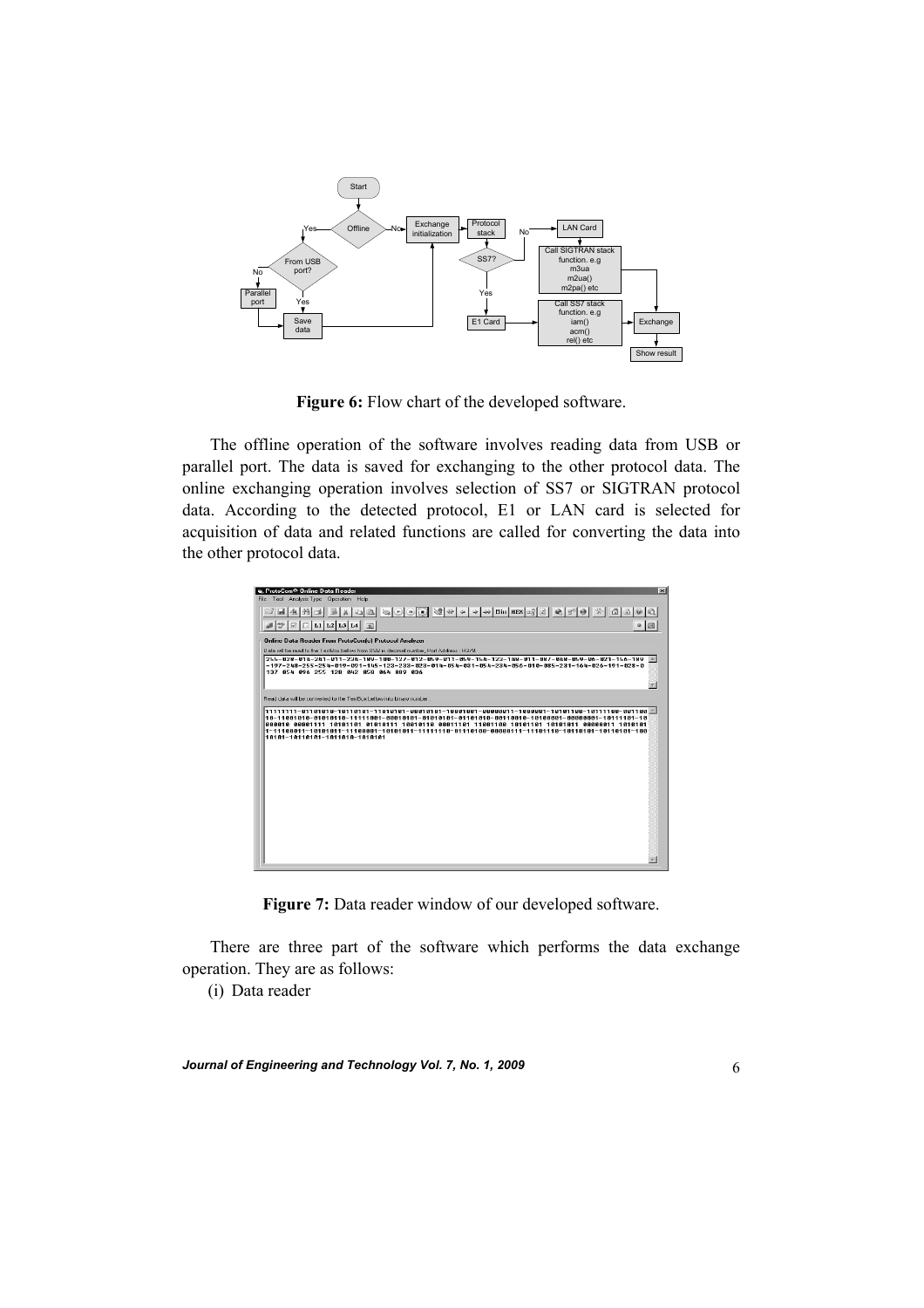- (ii) Stack manager and
- (iii) Data exchanger

**Part 1:** "Data reader" window of our software is used to take SS7 data via E1 card or SIGTRAN data via Ethernet port. At first the user has to specify the source to extract data for exchange. The selected source will be used as the base protocol which will be converted to the other protocol data. The software view for performing this task is shown in Fig.7.

Part 2: "Stack manager" window of our software lets the user to choose which message in the SS7 data is to be exchanged. It is very useful operation when the SS7 data length is very high. By choosing specific message, then user can reduce the number of exchanged messages so that only the desired message is transmitted. The software window of "Stack manager" is shown in Fig.8.



**Figure 8:** Stack Manager window of our developed software.

**Part 3:** "Data exchanger" is the last part of our software with which the selected portion of the base protocol data is exchanged to the other protocol data. During this exchange process, the exchanged data can be saved for analysis. Our analyzer mode has the following features which meets almost all the features of current available protocol analyzers:

Summary view displays MTP2, MTP3 information and SS7 Message types, Called and Calling number, SCCP message type, SSN, INAP information, and more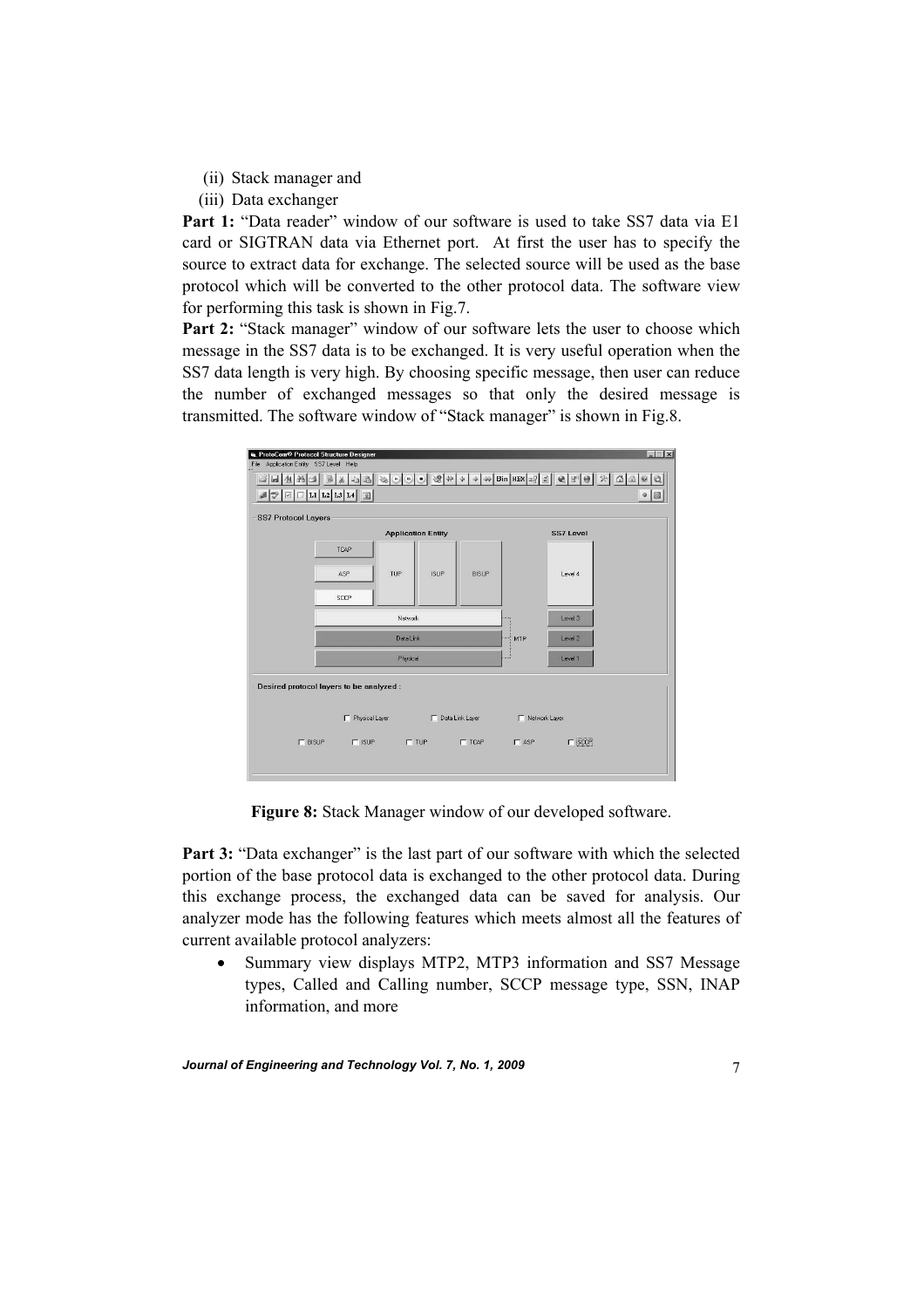- Hex/Binary view displays the frame information in HEX and ASCII format
- Exports detailed and summary information to a comma delimited file for subsequent import into a database or spreadsheet
- Supports filtering and search features based on Frame length, FSN, BSN, SSN and so on
- Hex Dump View displays the frame information in HEX and BINARY format.
- View of duration of completed call, OPC, DPC, CIC, Called and Calling Party Numbers, and more [21].

 This part of the software has some handy features. For example, the operation of 'ZOOM' is to group the SS7 or SIGTRAN messages that are originated and destined to same point. Both the binary and HEX view of the data is available. There is option for manually editing the binary raw data for remove any part of the SS7 data. The analyzer analyzes the SS7 data into two parts. At one part, it just detects which bit denotes which filed of SS7 message and after that it calculates the value of a specific SS7 message bit to tell the significance of the saved data. The software window performing data exchanging is shown in Fig.9.

| ProtoCom® Offline Protocol Analyzer                                                                                                                                                                   |                                                                                |                |                                       |                             |                  |                          |                                |                         |
|-------------------------------------------------------------------------------------------------------------------------------------------------------------------------------------------------------|--------------------------------------------------------------------------------|----------------|---------------------------------------|-----------------------------|------------------|--------------------------|--------------------------------|-------------------------|
|                                                                                                                                                                                                       | File Tool Analyss Type Bit Uption Navigation Help                              |                |                                       |                             |                  |                          |                                |                         |
| $\mathbb{Z}$ d $\mathbb{H}$ a $\mathbb{E}$                                                                                                                                                            |                                                                                |                |                                       |                             |                  |                          |                                |                         |
|                                                                                                                                                                                                       |                                                                                |                |                                       |                             |                  |                          |                                |                         |
|                                                                                                                                                                                                       | $\boxed{\cup}$ $\boxed{\cup}$ L1 L2 L3 L4 $\boxed{\cup}$                       |                |                                       |                             |                  |                          |                                | 0                       |
| <b>Dinary Daw Dota</b>                                                                                                                                                                                |                                                                                |                |                                       |                             |                  |                          |                                |                         |
| Index                                                                                                                                                                                                 | <b>Message Type</b>                                                            | ISDN User Part |                                       | CIC                         |                  |                          |                                |                         |
| 1                                                                                                                                                                                                     | Address Complete Message (ACM)                                                 |                |                                       | <b>ISUP</b>                 |                  | $026 - 18$               |                                |                         |
| $\overline{2}$                                                                                                                                                                                        | Answer Message (ANM)                                                           |                |                                       | <b>ISUP</b>                 |                  | 826 18                   |                                |                         |
| $\bf{a}$                                                                                                                                                                                              | Initial Address Message (IAM)                                                  |                |                                       | ISUP                        |                  | $826 - 18$               |                                |                         |
| л                                                                                                                                                                                                     | <b>Kelease Message (KEL)</b>                                                   |                |                                       | <b>1206</b>                 |                  | $826 - 11$               |                                |                         |
| 5                                                                                                                                                                                                     | Release Complete Message (RLC)                                                 |                |                                       | ISUP                        |                  | $026 - 18$               |                                |                         |
| ň<br>$\overline{\mathbf{z}}$                                                                                                                                                                          | Address Complete Message (ACN)<br>Answer Message (ANM)                         |                |                                       | <b>TSIIP</b><br><b>ISUP</b> |                  | $026 - 18$<br>$026 - 18$ |                                |                         |
| 8                                                                                                                                                                                                     | Initial Address Message (IAM)                                                  |                |                                       | <b>ISUP</b>                 |                  | 826 18                   |                                |                         |
|                                                                                                                                                                                                       |                                                                                |                |                                       |                             |                  |                          |                                |                         |
| Message Data                                                                                                                                                                                          |                                                                                |                |                                       |                             |                  |                          |                                |                         |
|                                                                                                                                                                                                       |                                                                                |                |                                       |                             |                  |                          |                                |                         |
|                                                                                                                                                                                                       |                                                                                |                |                                       |                             |                  |                          |                                |                         |
|                                                                                                                                                                                                       | <b>ID Name</b>                                                                 |                | lupe : Address Complete Message (ACM) |                             | Comment or Value |                          |                                |                         |
|                                                                                                                                                                                                       |                                                                                |                |                                       |                             |                  |                          | Indicates starting of message  |                         |
|                                                                                                                                                                                                       | From here Message Signal Unit                                                  |                |                                       |                             |                  |                          |                                |                         |
|                                                                                                                                                                                                       | -0101000 Backward Sequence Number (BSN)                                        |                |                                       | 40<br>1.                    |                  |                          |                                |                         |
|                                                                                                                                                                                                       | 1------- Bckward Indicator Bit (BIB)<br>-0101010 Forward Sequence Number (FSN) |                |                                       | 42                          |                  |                          |                                |                         |
|                                                                                                                                                                                                       | Furward Indicatur Bit (BIB)                                                    |                |                                       | $\mathbf{1}$                |                  |                          |                                |                         |
|                                                                                                                                                                                                       | length Indicator (LI)                                                          |                |                                       | 11                          |                  |                          |                                |                         |
|                                                                                                                                                                                                       | Spare                                                                          |                |                                       | $\mathbf{a}$                |                  |                          |                                |                         |
|                                                                                                                                                                                                       | ----0101 Service Indicator                                                     |                |                                       | <b>ISDN Heer Part</b>       |                  |                          |                                |                         |
|                                                                                                                                                                                                       | Sub-Service: Prioritu                                                          |                |                                       |                             |                  |                          | Spare/priority 0 (U.S.A. Unlu) |                         |
|                                                                                                                                                                                                       | Sub-Service: Network Indicator                                                 |                |                                       |                             |                  |                          |                                |                         |
|                                                                                                                                                                                                       |                                                                                |                |                                       |                             |                  |                          |                                |                         |
|                                                                                                                                                                                                       |                                                                                |                |                                       |                             |                  |                          |                                |                         |
|                                                                                                                                                                                                       | $\mathbf{1}$                                                                   | $\overline{2}$ | $\mathbf{a}$                          | $\mathbf{z}_4$              | 5                |                          | 6                              | $\overline{\mathbf{z}}$ |
|                                                                                                                                                                                                       | 88818181                                                                       | 01010101       | 11010000                              | 10100001                    | 88818111         |                          | 11000000                       | 88181111                |
| <b>BITMASK</b><br>01111110 Flau<br>$1$ -------<br>$- - 001011$<br>nп.<br>$--$ uu $---$<br>$10$ ------<br>$\blacksquare$<br><b>Extracted Message in Dinary</b><br>$\mathbf{a}$<br>01111110<br>10000000 | 81881818                                                                       | 11000000       | 01100000                              | 01101000                    | 88881888         |                          | 88888888                       |                         |

**Figure 9:** Data Exchanger window of our developed software.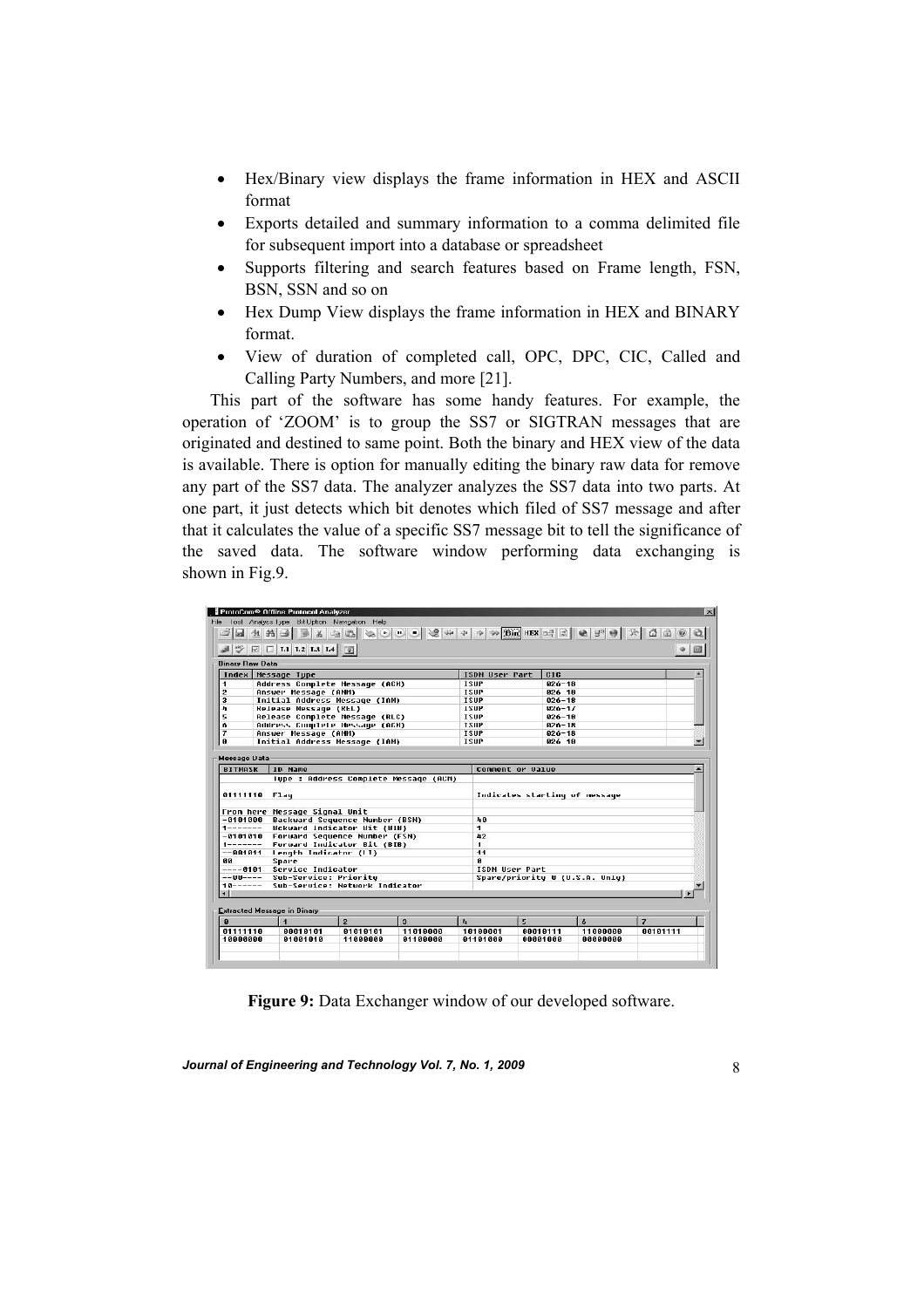## **3 HARDWARE ARCHITECTURE**

 For reading data from SS7 link, we have designed an USB E1 card with which the data of signaling channel of SS7 link can be directly saved by our developed software. Our USB E1 card is an enhanced third-generation hardware that consolidates the essential pieces of industry-standard test equipment into a powerful, PC-Based USB E1 solution. The IC packages used for our design are as follows:

**PEF 2256:** The PEF 2256 is the latest addition to Infineon's FALC® family of sophisticated E1/T1/J1 framer and Line Interface Unit (LIU) transceivers which supports all standard E1/T1/J1 functions [22].

**ATmega16:** The ATmega16 is a low-power CMOS 8-bit microcontroller based on the AVR enhanced RISC architecture, which achieves throughputs approaching 1 MIPS per MHz allowing optimization of power consumption [23].

**FT245BM:** The FT245BM is the 2nd generation of FTDI's popular Single Chip USB Parallel FIFO bi-directional Data Transfer I.C. The FT245BM provides an easy cost-effective method of transferring data to / from a peripheral and a host P.C. at up to 8 Million bits (1 Megabyte) per second [24].

**74HC244:** These octal buffers and line drivers are designed specifically to improve both the performance and density of 3-state memory address drivers, clock drivers and bus-oriented receivers and transmitters.

 Using these ICs, we have designed the USB E1 card. The block diagram of the designed hardware is shown in Fig.10.



**Figure 10:** Block diagram of the designed USB E1 card.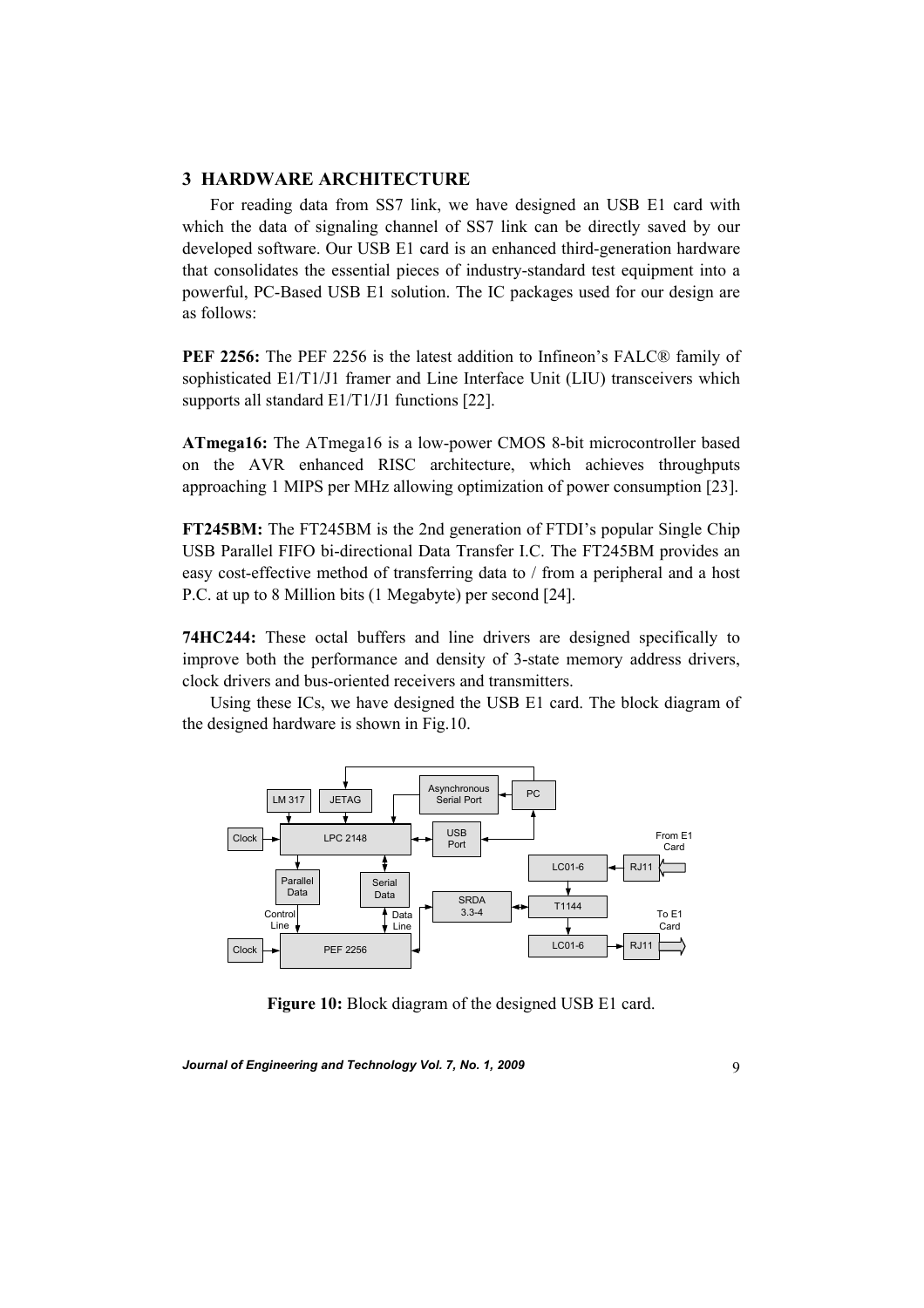In the block diagram as shown in Fig.10, SS7 data enters in the E1 card through RJ11 port and the data passes through a surge protector (LC01-6). For impedance matching, T1144 transformer is used. This data then enters into PEF 2256 IC where the multiplexed data are converted into serial data which is read from PC through USB port as the LPC 2148 microcontroller sends the serial data to the USB port. The operation of the PEF 2256 is controlled by an 8-bit parallel line from LPC 2148. Both PEF 2256 and LPC 2148 has separate clock input. The firmware of the LPC 2148 microcontroller is downloaded using the JETAG port. For avoiding complex PCB, we have designed the E1 card in two parts. They are,

(i) Transceiver module: It includes

- Transceiver IC
- Synchronizing Clock
- Impedance matching transformer
- Transient voltage Suppressor
- Connector for E1 link

(ii) Controlling module: It includes

- Microcontroller
- USB interface
- Clock
- Serial and Parallel interface
- Power supply unit

 The schematics of the controlling and transceiver module are shown in Fig.11 and Fig.12.



**Figure 11:** Transceiver module of the E1 card.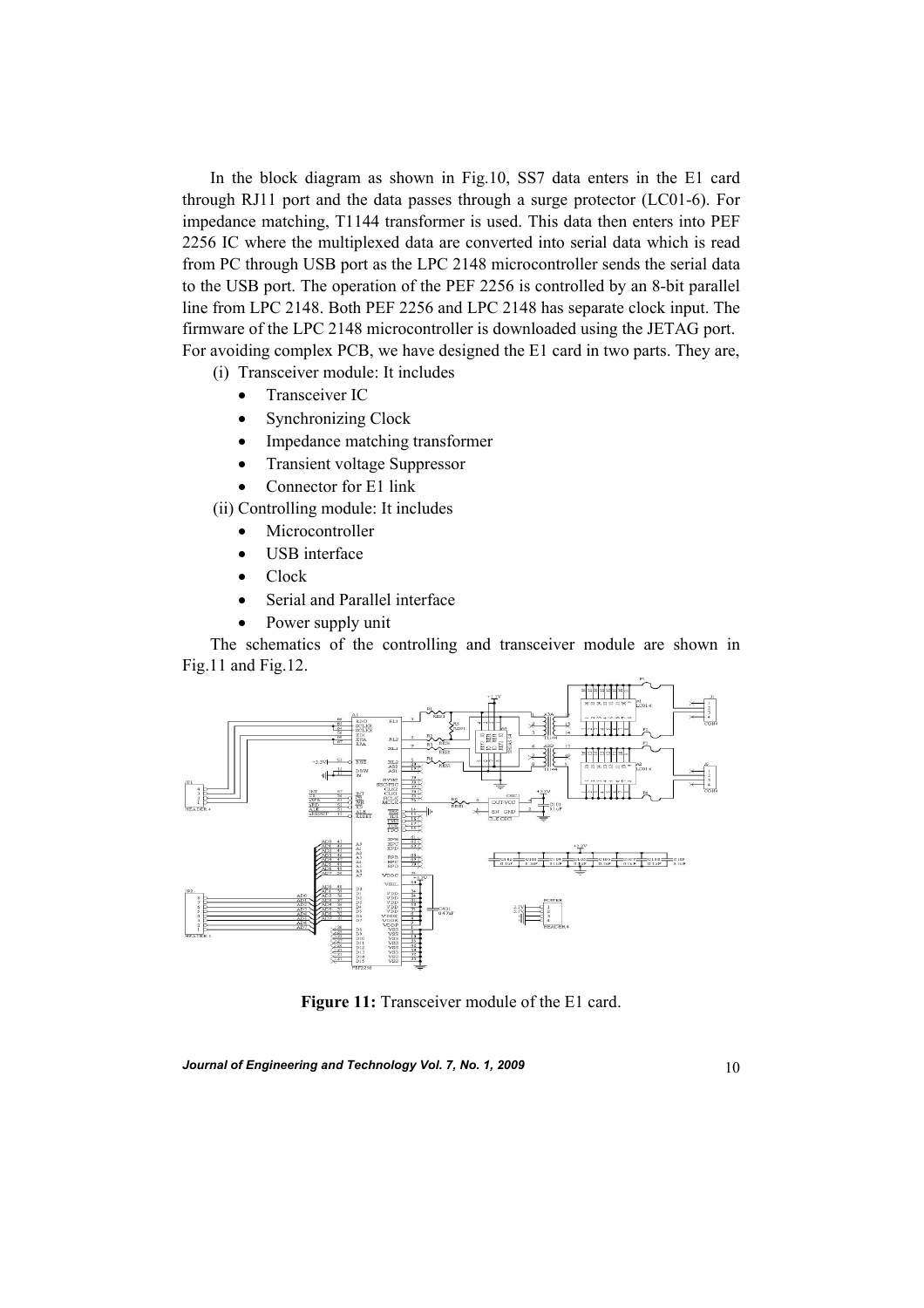

**Figure 12:** Controlling module of the E1 card.

# **4 RESULTS**

 The hardware designing part is completed. The Fig.13 and Fig.14 show the designed USB E1 card.



**Figure 13:** Top layer of the designed **Figure 14:** Bottom layer of the

PCB of the E1 card designed PCB of the E1 card

 The analyzed messages of Fig.7, Fig.8 and Fig.9 show the output of our hardware and software. SS7 and SIGTRAN data can be read [Fig.7] according to the selected structure [Fig.8] and exchanged using our hardware and software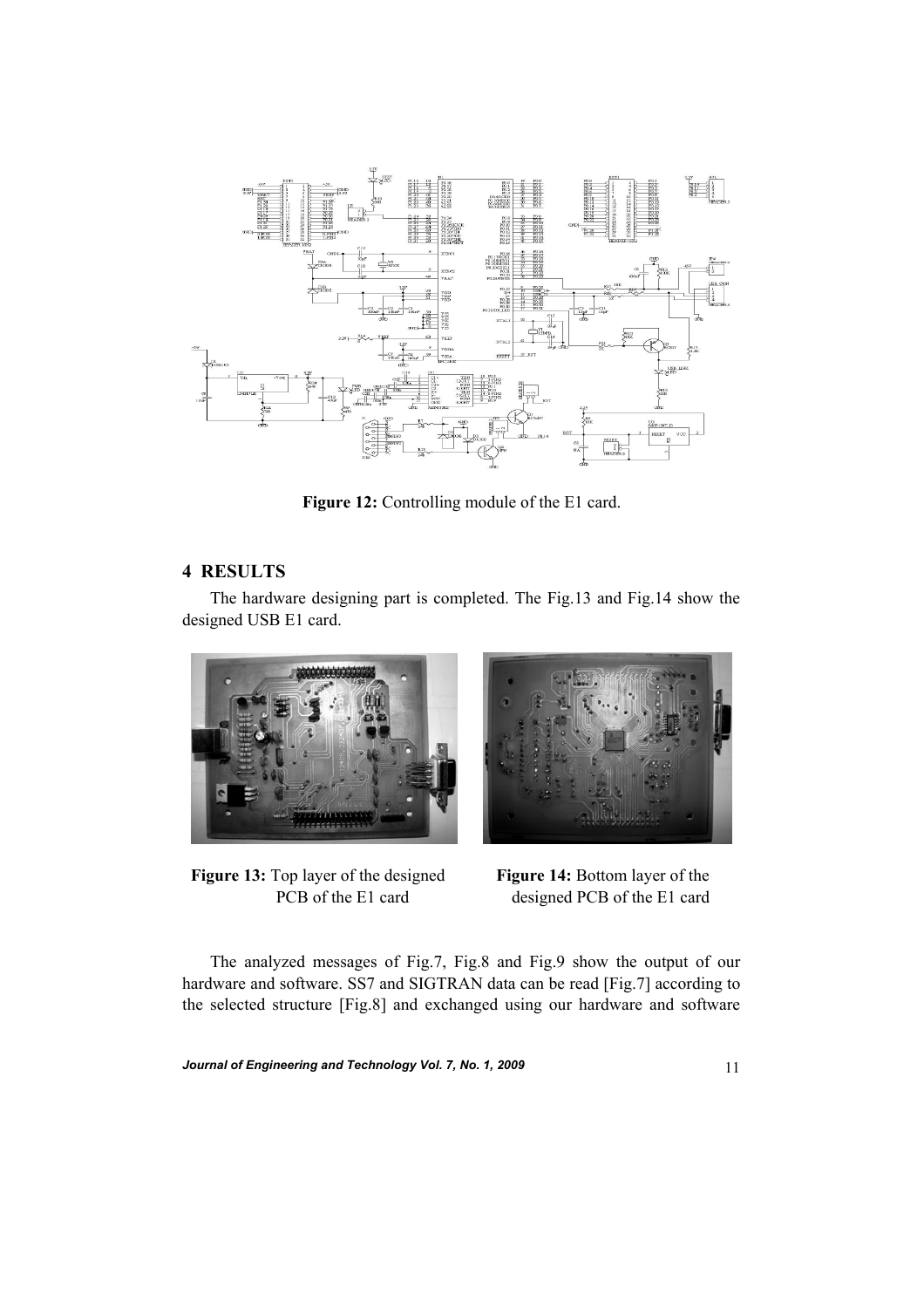[Fig.9] successfully. One of the major achievements of our work is the tremendous reduction of the cost. The manufacturing cost of the hardware is very minute compared to the market price of similar range hardware. A PCI slot E1 card costs about \$500 in the current market whereas our hardware costs only \$35.

# **5 CONCLUSIONS**

 In this paper, we have presented a new SS7 and SIGTRAN protocol exchanger software and USB E1 card hardware. Protocol exchanger is going to be very necessary to consolidate voice, data traffic, platforms and services to reduce the operational, maintenance and initial cost of the network. This software will enable to expand the PSTN and mobile network using IP network which is very cheap compared to SS7 network. Different value added services will also be easier to provide through the SIGTRAN network to the SS7 network compared to the current available option. So we expect that this software will be a feasible solution of current demand of merging voice and data traffic network.

#### **REFERENCES**

- [1] Causevic S. (1993) Development of TMN Operation Support System for CCS NO.7 Management. *Informacija Telekomunikacije Automati*, vol. 12, no. 1-3: pp. 245-54.
- [2] Schmid P, Ris C and Saeteroy B. (1994) Management of the CCS Hash 7 network: An evolutionary approach. *Tec - Ascom Technical Magazine*, no.2: pp. 8-17.
- [3] FCC. (1993) Network Reliability: A Report to the Nation. *Compendium of Technical Papers, Presented by the Federal Communications Commission's Network Reliability Council,* June'93.
- [4] Hoang B, Bastien D and Lewin B. (1993) Common Channel Signaling Network Integrity Experiences from the US. *IEEE International Conference on Communications'93. Technical Program*, Conference Record (Cat. No.93CH3261-5) Geneva, Switzerland, 23-26 May'93. vol.2: pp. 644-9.
- [5] Causevic S. (1994) Development complexity of Network Management solutions. *Ascom Technical Magazine*, no.2: pp. 18-22.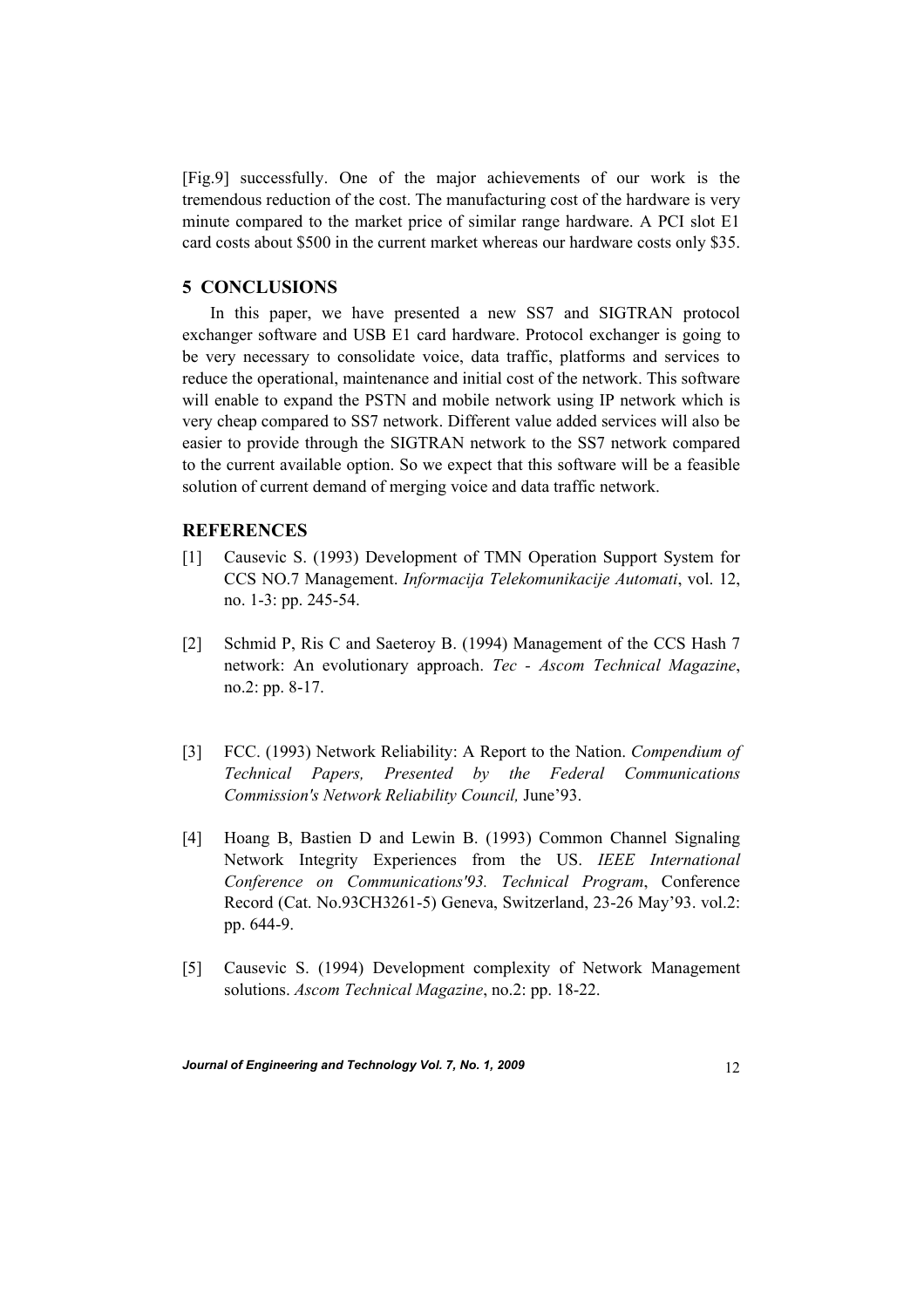- [6] Pogacnik F and Sandri R. (1994) A Model of Common Channel Signalling Network Management", *Conference on Telecommunications*, ConTEL 94 Zagreb, Croatia, 15-17 June 1994, published in *Informacija Telekomunikacije Automati*, vol. 13, no.1-3: pp. 345-52.
- [7] Jingsha He and Yi-shang Shen. (1995) A SS7 Network Management Model. *Telephony*, Vol. 228, Issue 23: pp. 28-31.
- [8] Lagorce P. (1996) Supervision of Trunk Traffic. *Commutation & Transmission*, vol. 17, no. 2: pp. 51-60.
- [9] ITU-T Recommendations for SS7 standards, Q.700 to Q.716.
- [10] Fred Halsal, "Multimedia communication". *McGrow Hill*.
- [11] IETF reference document for SIGTRAN standards, "Framework Architecture for Signaling Transport", RFC-2719, http://www.ietf.org/rfc/rfc2719.txt.
- [12] Performance Technologies protocol standard document. www.pt.com.
- [13] Chukarin, Pershakov A and Samouylov N. (2007) Performance of Sigtran-based Signaling Links Deployed in Mobile Networks. *ConTel.*
- [14] Dawis E.P. (2001) Architecture of an SS7 protocol stack on a broadband switch platform using dualistic Petri nets. *Communications, Computers and signal Processing. PACRIM*.
- [15] ITU-T reference document Q.701, Page 5.
- [16] "Tutorial on Signaling System 7 (SS7)" from Performance Technologies, Page 6. www.pt.com.
- [17] ITU-T reference document O.700 page 14.
- [18] SIGTRAN Protocol Suite by Jim Darroch, Page 8.